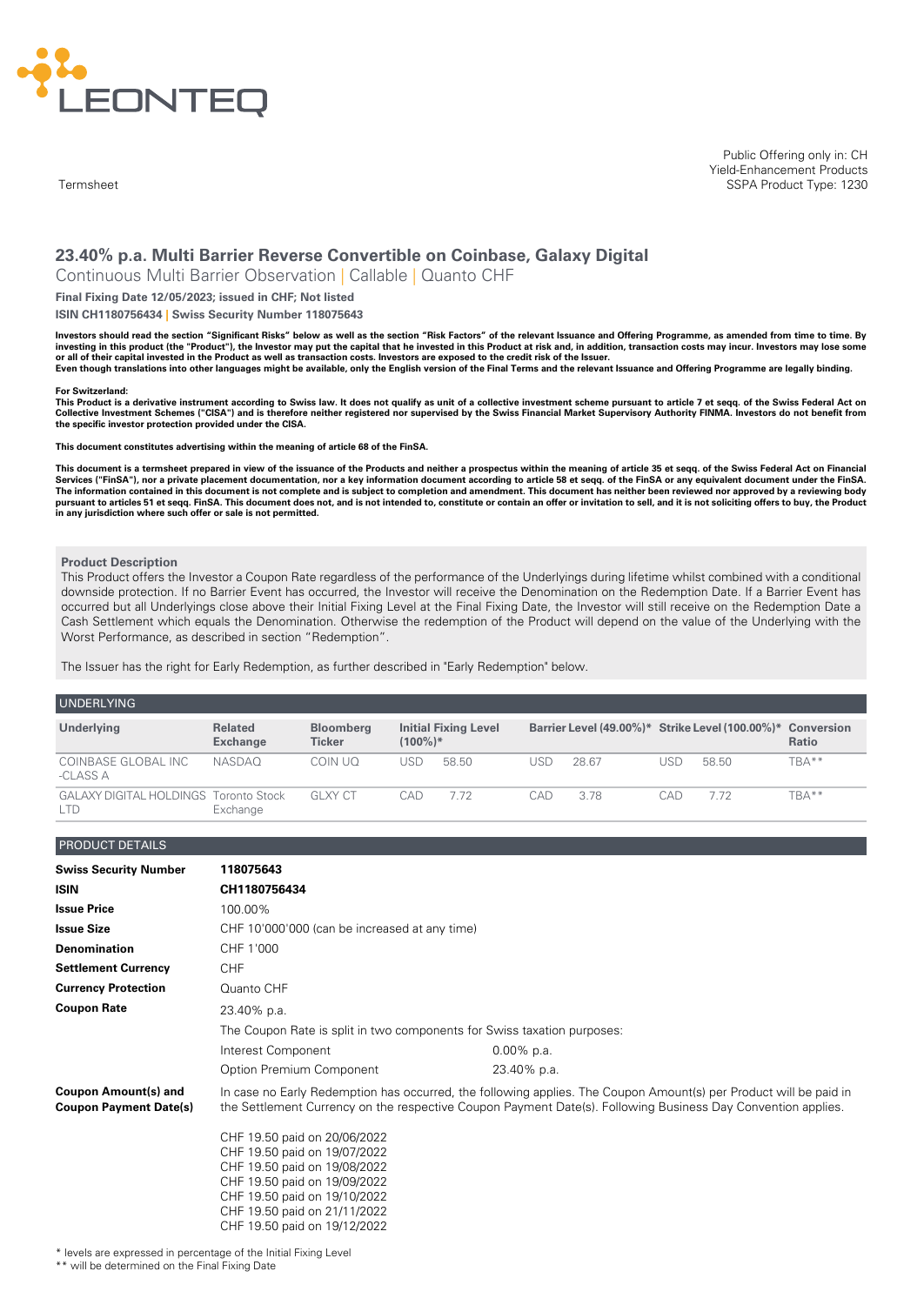CHF 19.50 paid on 19/01/2023 CHF 19.50 paid on 20/02/2023 CHF 19.50 paid on 20/03/2023 CHF 19.50 paid on 19/04/2023 CHF 19.50 paid on 24/05/2023

### DATES

| <b>Subscription Start Date</b>                          | 04/05/2022 |                                                                |                              |  |
|---------------------------------------------------------|------------|----------------------------------------------------------------|------------------------------|--|
| <b>Subscription End Date</b>                            |            | 12/05/2022 14:00 CEST                                          |                              |  |
| <b>Initial Fixing Date</b>                              | 12/05/2022 |                                                                |                              |  |
| <b>Issue Date</b>                                       | 24/05/2022 |                                                                |                              |  |
| <b>Last Trading Day</b>                                 | 12/05/2023 |                                                                |                              |  |
| <b>Final Fixing Date</b>                                |            | 12/05/2023 (subject to Market Disruption Event provisions)     |                              |  |
| <b>Redemption Date</b>                                  |            | 24/05/2023 (subject to Settlement Disruption Event provisions) |                              |  |
| <b>Early Redemption</b><br><b>Observation and Early</b> |            | <b>Early Redemption Observation Date</b>                       | <b>Early Redemption Date</b> |  |
| <b>Redemption Dates</b>                                 |            | 12/08/2022                                                     | 19/08/2022                   |  |
|                                                         | 2          | 12/09/2022                                                     | 19/09/2022                   |  |
|                                                         | 3          | 12/10/2022                                                     | 19/10/2022                   |  |
|                                                         |            |                                                                |                              |  |

|   | 12/09/2022 | 19/09/2022 |
|---|------------|------------|
| 3 | 12/10/2022 | 19/10/2022 |
|   | 14/11/2022 | 21/11/2022 |
| 5 | 12/12/2022 | 19/12/2022 |
| 6 | 12/01/2023 | 19/01/2023 |
|   | 13/02/2023 | 20/02/2023 |
| 8 | 13/03/2023 | 20/03/2023 |
| 9 | 12/04/2023 | 19/04/2023 |

If any of the above-mentioned Early Redemption Observation Dates is not an Exchange Business Day for an Underlying, the next following Exchange Business Day for that Underlying shall be the respective Early Redemption Observation Date. General Terms and Conditions apply also to the Early Redemption Observation Dates as if they were Final Fixing Dates. If any of the above-mentioned Early Redemption Dates is not a Business Day, the next following Business Day will apply.

### REDEMPTION

In case no Early Redemption has occurred, the following applies. The Coupon Amount(s) per Product will be paid in any case at the respective Coupon Payment Date(s). In addition the Investor is entitled to receive from the Issuer on the Redemption Date per Product:

| If a Barrier Event has NOT occurred, the Investor will receive a Cash Settlement in the Settlement Currency equal to:<br>Denomination                                                                                                                                                                                                                                                                                                                                                                                                                                                                                                                                          |  |  |
|--------------------------------------------------------------------------------------------------------------------------------------------------------------------------------------------------------------------------------------------------------------------------------------------------------------------------------------------------------------------------------------------------------------------------------------------------------------------------------------------------------------------------------------------------------------------------------------------------------------------------------------------------------------------------------|--|--|
| If a Barrier Event has occurred and                                                                                                                                                                                                                                                                                                                                                                                                                                                                                                                                                                                                                                            |  |  |
| If the Final Fixing Level of the Underlying with the Worst Performance is at or below the respective Strike<br>a.<br>Level, the Investor will receive a round number (i.e. Conversion Ratio) of the Underlying with the Worst<br>Performance per Product. Any potential fractional Conversion Ratio entitlements (Fraction of Underlyings)<br>will be paid in cash, based on the Final Fixing Level. Fractions of Underlyings will not be cumulated.<br>If the Final Fixing Level of the Underlying with the Worst Performance is above the respective Strike Level,<br>b.<br>the Investor will receive a Cash Settlement in the Settlement Currency equal to:<br>Denomination |  |  |
| Official close of the respective Underlying on the Initial Fixing Date on the Related Exchange, as determined by the<br>Calculation Agent.                                                                                                                                                                                                                                                                                                                                                                                                                                                                                                                                     |  |  |
| Official close of the respective Underlying on the Final Fixing Date on the Related Exchange, as determined by the<br>Calculation Agent.                                                                                                                                                                                                                                                                                                                                                                                                                                                                                                                                       |  |  |
| For each Underlying the performance is calculated by dividing its Final Fixing Level by the respective Initial Fixing Level.<br>The Worst Performance corresponds to the lowest of all so calculated values, as determined by the Calculation Agent.                                                                                                                                                                                                                                                                                                                                                                                                                           |  |  |
| A Barrier Event shall be deemed to occur if at any time on any Exchange Business Day during the Barrier Observation<br>Period the level of at least one of the Underlyings' prices has been traded at or below the respective Barrier Level, as<br>reasonably determined by the Calculation Agent.                                                                                                                                                                                                                                                                                                                                                                             |  |  |
| On each Early Redemption Observation Date, the Issuer has the right, but not the obligation to call all Products for Early<br>Redemption on the respective Early Redemption Date.                                                                                                                                                                                                                                                                                                                                                                                                                                                                                              |  |  |
| On the respective Early Redemption Date the Investor will receive a Cash Settlement in the Settlement Currency equal<br>to the Denomination, plus the Coupon Amount for the respective Coupon Payment Date. No further payments will be<br>made thereafter.                                                                                                                                                                                                                                                                                                                                                                                                                    |  |  |
| 12/05/2022 - 12/05/2023                                                                                                                                                                                                                                                                                                                                                                                                                                                                                                                                                                                                                                                        |  |  |
| Denomination divided by the Strike Level which is expressed as absolute value in the relevant Underlying currency and<br>converted where necessary into the Settlement Currency using the FX Rate.                                                                                                                                                                                                                                                                                                                                                                                                                                                                             |  |  |
| The foreign exchange rate to be used for the conversion of the relevant Underlying currency into the Settlement<br>Currency which appears on the Bloomberg page "BFIX" on the Final Fixing Date at 10 a.m. local time New York,<br>respectively for Underlyings with the Related Exchange located in the Asia-Pacific region at 4 p.m. local time Hong<br>Kong and as reasonably determined by the Calculation Agent.                                                                                                                                                                                                                                                          |  |  |
|                                                                                                                                                                                                                                                                                                                                                                                                                                                                                                                                                                                                                                                                                |  |  |

LEONTEQ SECURITIES AG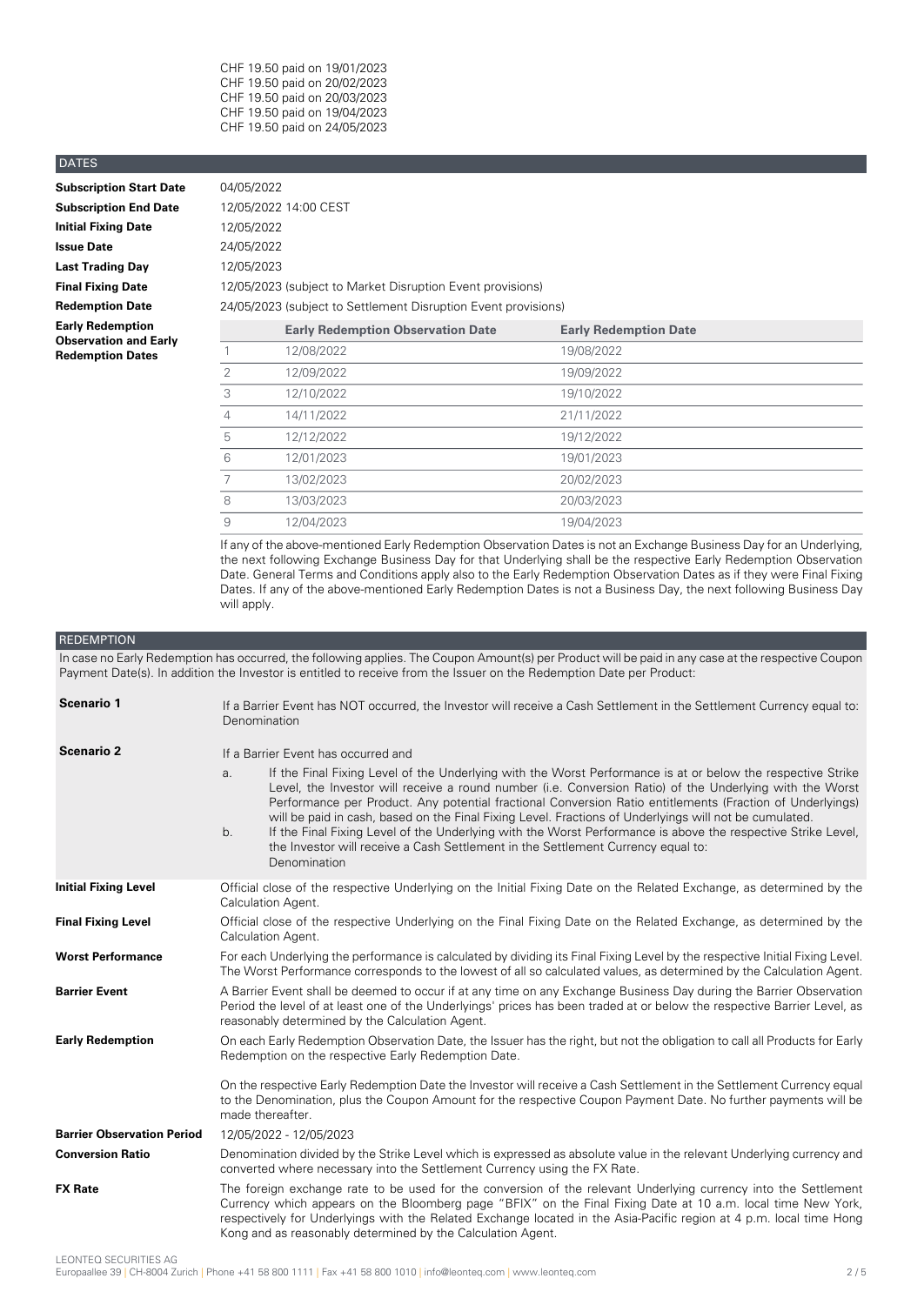# GENERAL INFORMATION Leonteq Securities AG, Guernsey Branch, St Peter Port, Guernsey (Rating: Fitch BBB- with positive outlook, JCR BBB+ with stable outlook, Supervisory Authority: FINMA / GFSC) **Issuer Lead Manager** Leonteq Securities AG, Zurich, Switzerland **Calculation Agent** Leonteq Securities AG, Zurich, Switzerland **Paying Agent** Leonteq Securities AG, Zurich, Switzerland Up to 1.00% (incl. VAT, if any. Reference is made to section "Remunerations to Third Parties" herein and to the General Terms and Conditions of the Programme.) **Distribution Fees Listing/Exchange** Not listed Daily price indications will be available from 09:15 - 17:15 CET on www.leonteq.com, Refinitiv [ISIN]=LEOZ or [ISIN]=LEOZ and Bloomberg [ISIN] Corp or on LEOZ. **Secondary Market Quoting Type** Secondary market prices are quoted dirty; accrued interest is included in the prices. **Quotation Type** Secondary market prices are quoted in percentage. **Coupon Day Count Conven-** 30/360; Unadjusted; Accruing during each coupon period (including start and excluding end date). **tion Settlement Type(s)** Cash Settlement or Delivery of Underlying **Minimum Investment** CHF 1'000 **Minimum Trading Lot** CHF 1'000 **Clearing** SIX SIS Ltd, Euroclear, Clearstream **Depository** SIX SIS Ltd **Public Offering only in** Switzerland **Form** Uncertificated Securities **Governing Law / Jurisdiction** Swiss / Zurich

The definition "Issuing Party/Parties" as used herein, means the Issuer, as indicated in section "General Information".

| <b>TAXATION SWITZERLAND</b>       |                                                                                                                                                                                                                                                                                                                                                                                                                                                                                                                                                                                                                    |
|-----------------------------------|--------------------------------------------------------------------------------------------------------------------------------------------------------------------------------------------------------------------------------------------------------------------------------------------------------------------------------------------------------------------------------------------------------------------------------------------------------------------------------------------------------------------------------------------------------------------------------------------------------------------|
|                                   | <b>Swiss Federal Stamp Duty</b> Secondary market transactions are not subject to Swiss stamp duty. The possible Delivery of the Underlying may be<br>subject to Swiss stamp duty.                                                                                                                                                                                                                                                                                                                                                                                                                                  |
| tax domicile in Switzer-<br>land) | <b>Swiss Federal Income Tax</b> For private investors with tax domicile in Switzerland holding the Product as part of their private property, the Interest<br>(for private investors with Component of the coupon on the respective payment date(s) is subject to the Federal Direct Tax. The Option Premium<br>Component is considered as a capital gain and is therefore tax exempt for such Investors.<br>The tax treatment regarding the cantonal and communal income taxes can differ from the tax treatment regarding the<br>Federal Direct Tax. But in general the income tax treatments are corresponding. |
| <b>Swiss Withholding Tax</b>      | The Product is not subject to the Swiss withholding tax.                                                                                                                                                                                                                                                                                                                                                                                                                                                                                                                                                           |

The tax information provided herein is a non-binding summary and only provides a general overview of the potential Swiss tax consequences linked to this Product at the time of issue. Tax laws and tax interpretation may change at any time, possibly with retroactive effect.

Investors and prospective Investors are advised to consult with their tax advisers with respect to the Swiss tax consequences of the purchase, ownership, disposition, lapse or exercise or redemption of a Product in light of their particular circumstances. The Issuing Parties and the Lead Manager hereby expressly exclude any liability in respect of any possible tax implications.

# **Information with regards to FATCA (Foreign Account Tax Compliance Act)**

Any payment under this Product may be subject to withholding tax (such as, inter alia, withholding related to FATCA or 871(m) of the US Tax Code). Any payments due under this Product are net of such tax. If an amount in respect of Section 871(m) of the U.S. Tax Code were to be deducted or withheld from interest, principal or other payments on the Products, none of the Issuer, any Paying Agent or any other person would be required to pay additional amounts as a result of the deduction or withholding of such tax, i.e. the Investor would receive a significant lower amount than he would have received without such deduction or withholding.

# PRODUCT DOCUMENTATION

It is intended that the Products will be issued under a base prospectus ("Base Prospectus") as per article 45 FinSA approved by SIX Exchange Regulation AG ("SIX Exchange Regulation") in its capacity as Swiss Prospectus Office. Only the Final Terms, which will be available no later than on the Issue Date, together with the Base Prospectus of the relevant Issuance and Offering Programme (the "Programme") dated 24 September 2021 containing all further relevant terms and conditions, shall form the entire and legally binding documentation for this Product ("Product Documentation"). The Final Terms will be registered with SIX Exchange Regulation in its capacity as Swiss Prospectus Office. The Final Terms should always be read together with the Base Prospectus. Definitions used in this Termsheet, but not defined herein, shall have the meaning given to them in the Final Terms and the Base Prospectus. Even though a translation into other languages might be available, only the English version of the Final Terms jointly with the Base Prospectus are legally binding.

The Products may be offered, sold or advertised, directly or indirectly, in Switzerland to retail clients (Privatkundinnen und -kunden) in the meaning of the FinSA ("Retail Clients") in accordance with the FinSA.

A Swiss key information document / key information document in accordance with Regulation (EU) No 1286/2014 (PRIIPs Regulation) has been prepared in relation to the Products and may be obtained, free of charge, upon request from the Lead Manager (see the contact details below).

Notices to Investors in connection with this Product shall be validly given in accordance with the terms and conditions of the Programme. In addition, any changes with regard to the terms and conditions of this Product will be published on the relevant Termsheet on www.leonteq.com under the section "Products" or, for listed products, in any other form as permitted by the rules and regulations of the relevant Exchange. Notices to Investors relating to the Issuing Parties will be published under the section "About Leonteq" on www.leonteq.com and/or on the web page of the respective Issuing Party.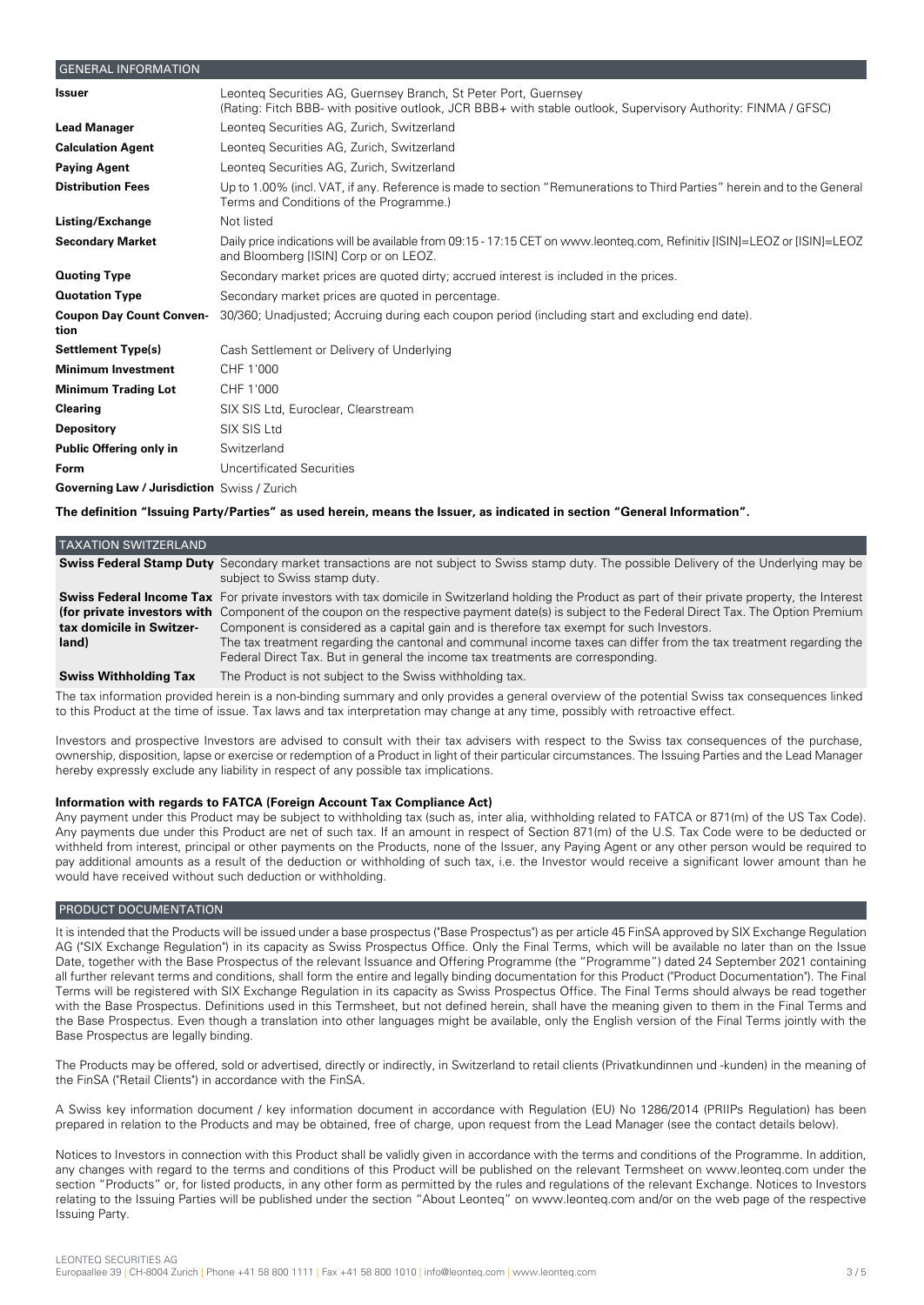Insofar as this publication contains information relating to a Packaged Retail and Insurance-based Investment Product (PRIIP), a Key Information Document in accordance with Regulation (EU) No 1286/2014 (PRIIPs Regulation) is available and can be obtained from www.priipkidportal.com.

During the whole term of this Product, the Product Documentation can be ordered free of charge from the Lead Manager at Europaallee 39, 8004 Zurich (Switzerland), via telephone (+41 58 800 1111\*), fax (+41-(0)58-800 1010) or via e-mail (termsheet@leonteq.com). Please note that all calls made to numbers marked with an asterisk (\*) are recorded. By calling such number, your consent to the recording is deemed given.

### SIGNIFICANT RISKS

Prospective Investors should ensure that they fully understand the nature of this Product and the extent of their exposure to risks and they should consider the suitability of this Product as an investment in the light of their own circumstances and financial condition. Products involve a high degree of risk, including the potential risk of expiring worthless. Potential Investors should be prepared in certain circumstances to sustain a total loss of the capital invested to purchase this Product as well as the transaction costs. Prospective Investors shall consider the following important risk factors and read the section "Risk Factors" of the Programme for details on all other risk factors to be considered.

This is a structured product involving derivative components. Investors should make sure that their advisors have verified that this Product is suitable for their portfolio taking into account the investor's financial situation, investment experience and investment objectives.

The terms and conditions of the Product may be subject to adjustments during the lifetime of the Product as set out in the Programme.

**Product Specific Risks**: To the extent that this Product is not capital protected, investors may lose some or all of their investment as well as the transaction costs as they are fully exposed to the performance of the Underlyings. The Product does not confer any claim to receive rights and/or payments of the Underlying, such as dividend payments, unless explicitly stated in the documentation governing the Product. Please refer to the Product Documentation as regards the further Product specific risk factors to be taken into account.

**Issuer Risk**: Investors are exposed to the credit risk of the Issuer. If the Issuer is not able to make a payment or becomes insolvent, investors could lose some or all of their investment.

**Market Risk**: Market risk may have a negative impact on the value of and the return on an investment in the Product. Market risk is the risk associated with the effect of changes in market factors such as interest and foreign exchange rates, equity and commodity prices, credit spreads or implied volatilities, on the value of assets and liabilities held for both the short and long term. Market risk may also lead to an early redemption of the Product (e.g. in the event of a hedging disruption).

**Liquidity Risk**: The Issuer or, as the case may be, the guarantor or a third party appointed by the Issuer or guarantor, if any, intends to act as market maker in relation to the Product and it will use commercially reasonable efforts to provide indicative bid and offer prices for the Product on a regular basis under normal market conditions. However, such market maker does not have an obligation to provide prices for the Product. Liquidity of the Product in the secondary market may be limited and an active trading market for the Product may not develop. Accordingly, investors may not be able to sell their Product.

**Currency Risk**: If the investor's reference currency is different from the currency, in which the Product is denominated, the investor bears the currency risk between the two currencies. The fluctuations in exchange rates could have an adverse effect on the value of or return on an investment in the Product, even if the redemption amount would otherwise provide for a positive return. If the Underlyings are calculated in a currency different from the Currency of the Product, the conversion into the Currency of the Product will be carried out at the relevant exchange rate.

**Early Termination and Reinvestment Risk**: The Product may be redeemed prior to its maturity (be it by declaration of the issuer or as a result of certain events specified in the terms of the Product) and investors must consider that in case of such an early redemption, investors will not receive any further coupon payments after the occurrence of the early redemption and the early redemption amount may be significantly below the issue / purchase price paid and the redemption amount payable at maturity. Investors may not be able to reinvest the early redemption amount in a financial instrument with the same profit potential and additional transaction costs may be incurred as a consequence of a reinvestment of the early redemption amount.

**Illiquidity of Underlying**: One or, if applicable, more of the Underlyings might be or become illiquid over the life time of the Product. Illiquidity of an Underlying might lead to larger bid/offer spreads of the Product and/or to an extended time period for buying and/or selling the Underlying respective to acquire, unwind or dispose of the hedging transaction(s) or asset(s) or to realise, recover or remit the proceeds of such hedging transaction(s) or asset(s) which might implicate a postponed redemption or delivery and/or a modified redemption amount, as reasonably determined by the Calculation Agent.

### ADDITIONAL INFORMATION / DISCLAIMER

### **Prudential Supervision**

Leonteq Securities AG is authorised as securities firm and subject to prudential supervision by FINMA. Leonteq Securities AG, Guernsey Branch is regulated by the Guernsey Financial Services Commission ("GFSC").

#### **Conflict of Interests**

The Issuing Parties and/or the Lead Manager and/or any third party appointed by them, as the case may be, may from time to time, as principal or agent, have positions in, or may buy or sell, or make a market as well as be active on both sides of the market at the same time in any securities, currencies, financial instruments or other assets underlying the products to which this document relates. The Issuer's and Lead Manager's and/or the appointed third party's trading and/or hedging activities related to this transaction may have an impact on the price of the Underlying and may affect the likelihood that any relevant Barrier Level, if any, is reached.

### **Remunerations to Third Parties**

Depending on the circumstances the Issuer and/or Lead Manager may sell this Product to financial institutions or intermediaries at a discount to the Issue Price or reimburse a certain amount to such financial institutions or intermediaries (reference is made to section "General Information" herein).

In addition, for certain services rendered by distribution partners and to increase quality and services relating to the Products, the Issuer and/or Lead Manager may from time to time pay recurring fees to such third parties.

Further information is available on request.